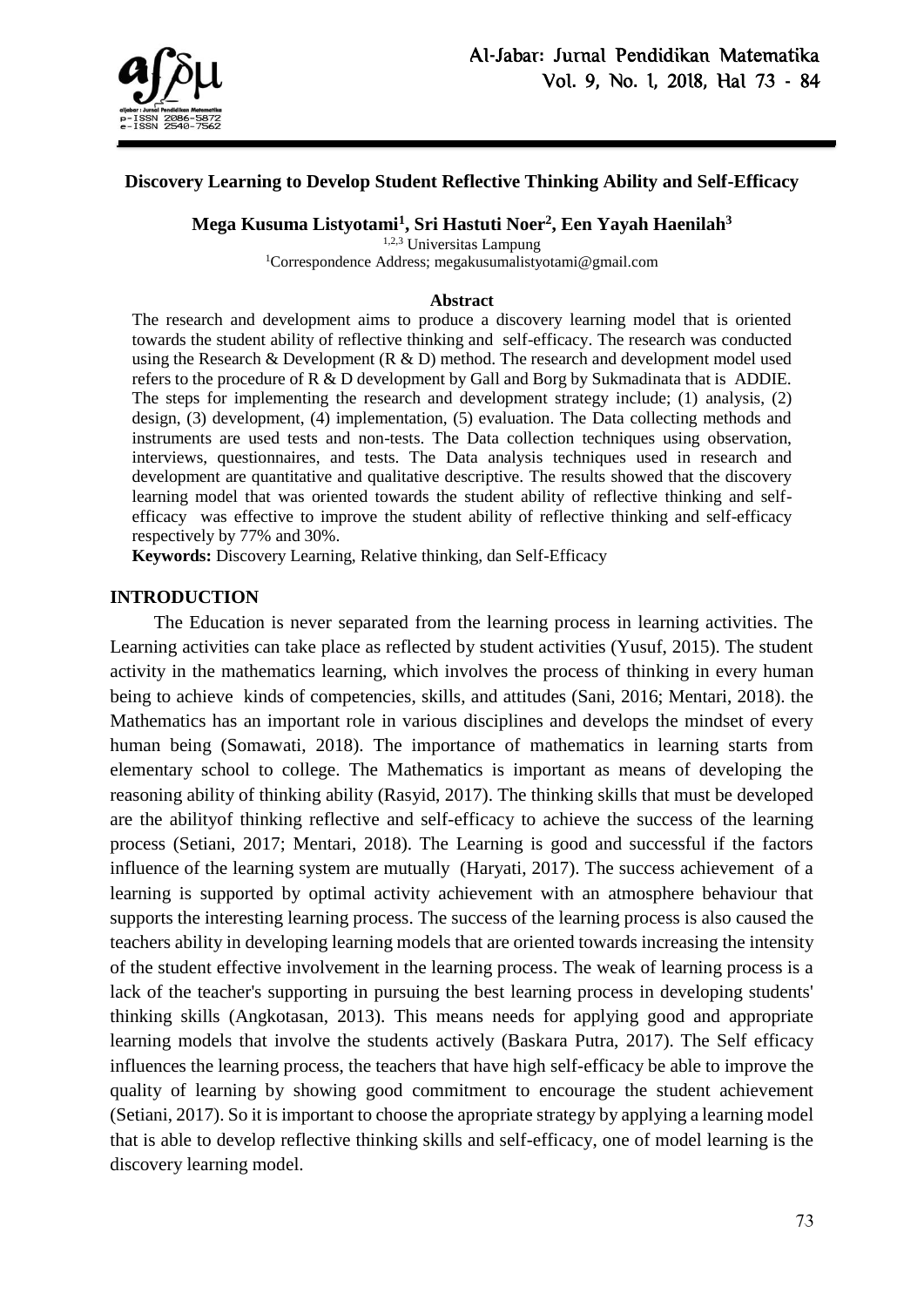

Discovery learning is an based learning model that developed on constructivism theory, it emphasizes in the development of cognitive, affective, and psychomotor aspects in a balanced manner by requiring students to develop active learning by finding themselves and investigating themselves so that they can find their own concepts and theories of learning (Istikomah, 2013; Wardani UA, 2014; Yusuf M. d., 2015; Haryanti, 2016; Jalil, 2016; Rahayu, 2016; Fadriati, 2017; Late, 2017; Rosdiana, 2017; Sukmasari, 2017). The development of discovery learning models as an effort to assist teachers in overcoming student learning difficulties related to reflective thinking skills and self-efficacy. Discovery learning encourages the students to become active agents in their own learning processes. The teacher does not present to students directly in the learning, but the student must discover through experiments. The teacher only guides students to find two approaches about discovery learning, the first approach emphasizes the discovery of the learning process, the second approach focuses on developing knowledge. The reflective thinking process that means high-level thinking skills that are based on reason and purpose by involving problem solving, formulating conclusions and relating matters, and making decisions when someone uses meaningful and effective skills for a particular context and types of thinking assigmen (Ellianawati et al., 2014; Al Majid, 2015; Sani, 2016; Haryati, 2017; Rasyid, 2017; Mentari, 2018). It means that with the discovery knowledge actively in the students when the students reorganize their experiences based on students' cognitive knowledge and structure. The expectations and goals that need to be achieved by students for the ability to think reflectively in learning mathematics (Rasyid, 2017). The ability of mathematical reflective thinking needs to be supported by a didactic design by the teacher in the classroom (Nindiasari, 2016). Among the several indicators of ability that must be achieved so that optimal achievement in learning according to Noer (2010: 43-44) includes:

- a. Reacting is reacting with personal understanding of events, stimulation, or mathematical problems by focusing on the nature of the situation
- b. Comparing is analyzing and clarifying what individual experiences are believed by comparing reactions with other experiences, such as referring to a general principle or a theory.
- c. Contemplating is prioritizing deep personal understanding. In this case focus on a personal level in processes such as outlining, informing, considering and reconstructing a situation or problem.

Moreover, the ability of self-efficacy, the person must have confidence in the reflective thinking process. Reflection is broadly defined as active, persistent and belief. Belief in this case plays an important role because in reflection contains how the person can evaluate themselves. A person's evaluation of his ability or competence to perform a task, achieve goals, and overcome obstacles are definitions of self-efficacy. Self-efficacy is an important thing to have tbecause it make students are motivated to learn through the use of self-regulation as a process of goal setting, self-evaluation, and setting strategies are used related to individual's assessment related own abilities as a result of cognitive processes in the form of decisions. beliefs, expectations about the extent of individuals estimate their abilities in doing tasks or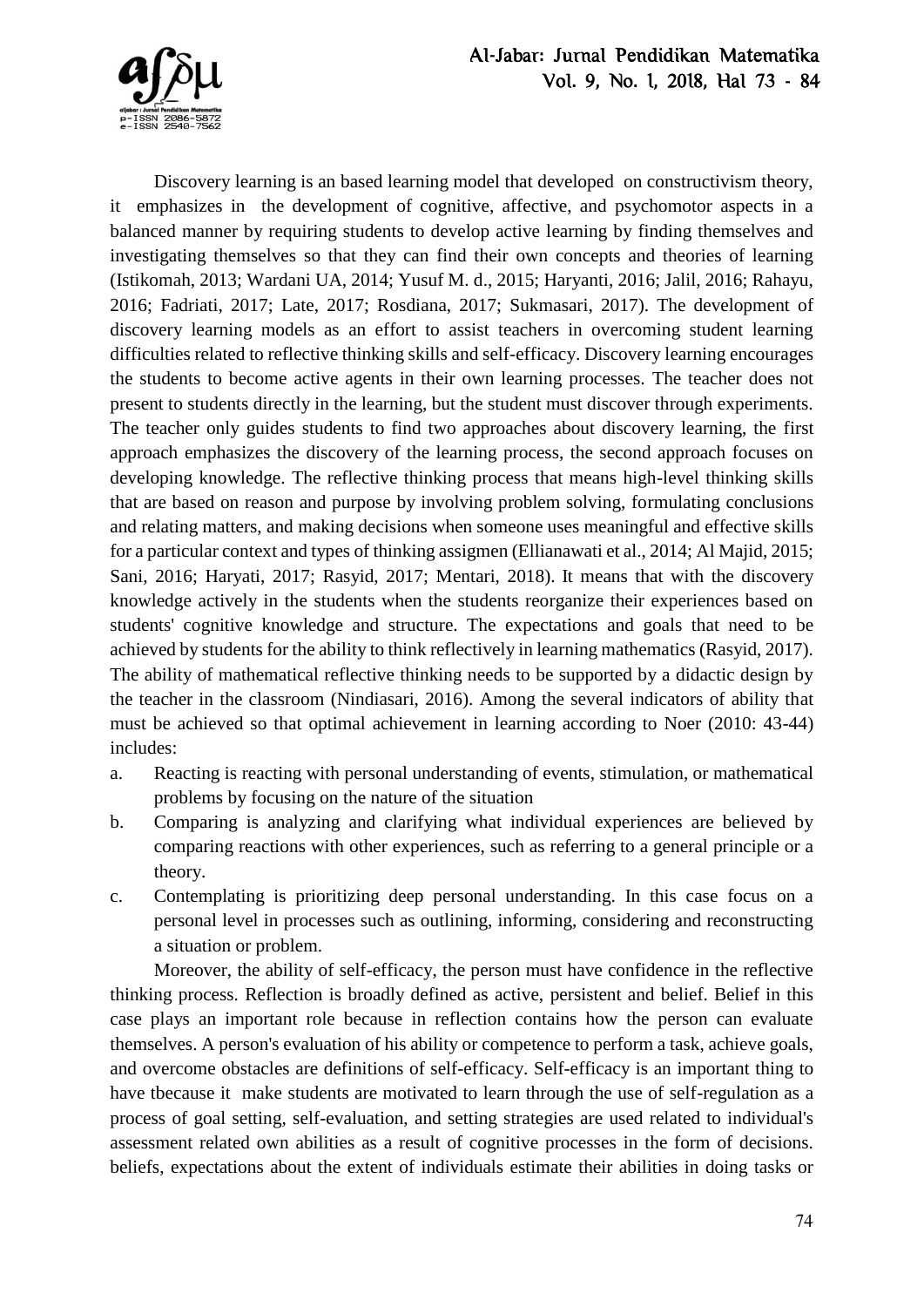

actions needed to achieve the results (Setiani, 2017; Isfayani, 2018; Putra et al., 2018; Masri, 2018). Students 'self-efficacy and mathematical abilities also have a direct effect on students' mathematical performance. According to Noer (2012: 805), the aspects are used to measure self-efficacy include:

- a. The authentic mastery experiences, namely capability indicators based on performance on prior experience.
- b. The vicarious experiences, namely evidence based on competence and informative comparison with the results achieved by others.
- c. The verbal persuasion (verbal persuasions), which refers to direct feedback / words from the teacher or a more mature person.
- d. Psychological index , which is an assessment of abilities, strengths and weaknesses.

Regarding the benchmarks of ability to think reflective and self-efficacy, the development of research by applying the discovery learning model in learning. As for previous research and development that has used discovery learning models including: research and development affect the ability; understanding of science, science process skills, concept understanding, effectiveness and learning outcomes, improvement of concept understanding, and problem solving skills (Istikomah, 2013; Yusuf M. d., 2015; Haryanti, 2016; Rosdiana, 2017; Late, 2017; Sukmasari, 2017).

Based on the previous research, this research and development also applies the similiar model, that is discovery learning model with renewal to find out how to produce discovery learning models that are oriented towards the student ability to thinking reflective and selfefficacy .

# **THE RESEARCH METHODS**

i solve the mathemathical problems. The test is used a test of students' reflective thinking ability with indicators; reacting, comparing, and contemplating. The questionnaire was used a self-efficacy questionnaire with 4 measurement aspect scales, these were performance achievement based on experience, other people's experiences, verbal persuasion, and psychology index. The data analysis techniques is used in research and development are quantitative and qualitative descriptive. The hypothesis of this research is the design of discovery learning models to develop the ability of reflective thinking and self-efficacy students meet the criteria of valid, practical, and effective in improving the ability of reflective thinking and student self-efficacy. The design of research and development design can be seen in Figure 1.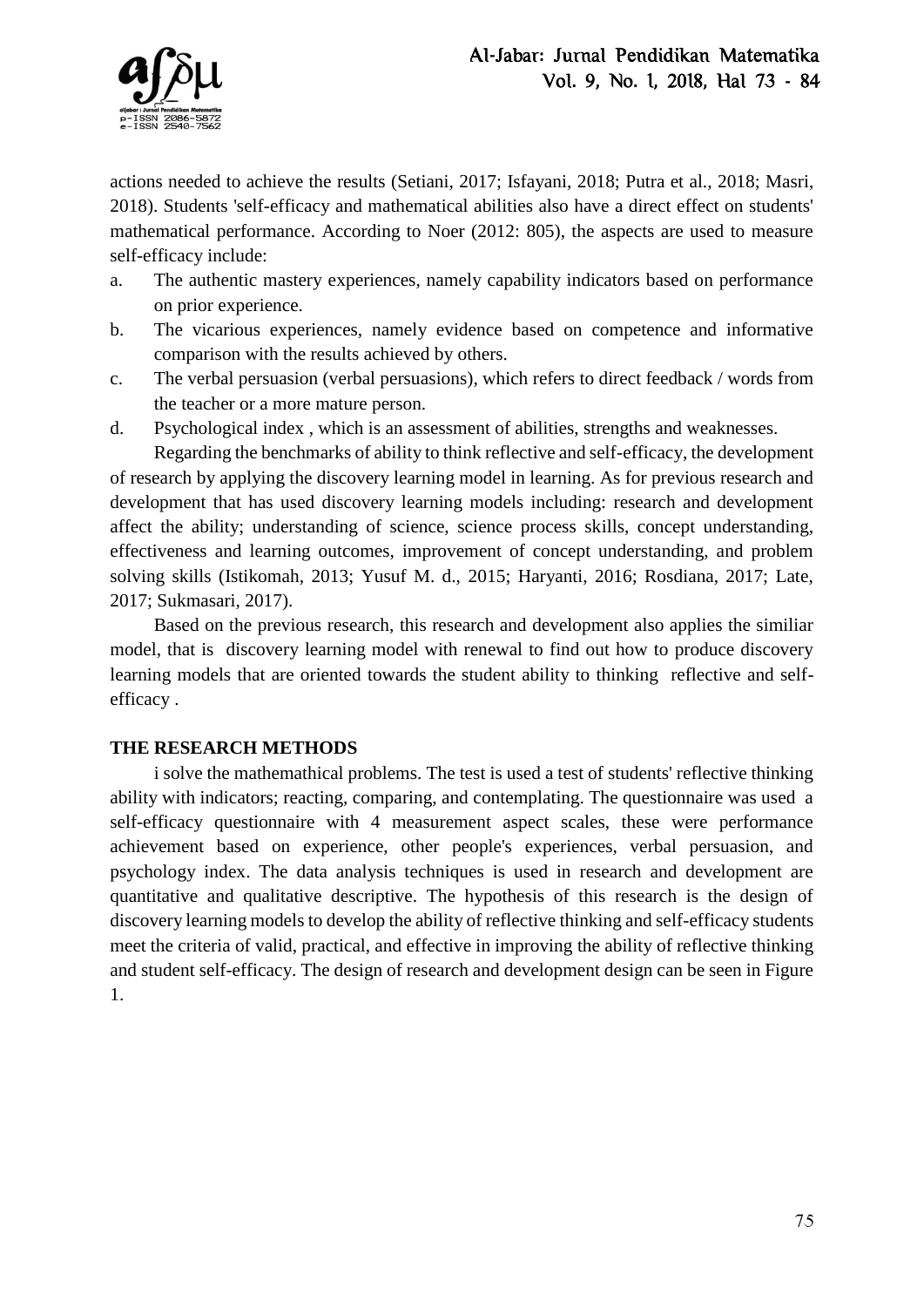



**Figure 1. The research design and the development of Discovery Learning Model**

# **The figure description :**

- DL  $1 : 1<sup>st</sup>$  Discovery Learning Phase
- DL 2 :  $2<sup>nd</sup>$  Discovery Learning Phase
- DL 3 : 3<sup>rd</sup> Discovery Learning Phase
- $DL 4$ :  $4<sup>th</sup>$  Discovery Learning Phase
- $DL 5$ :  $5<sup>th</sup>$  Discovery Learning Phase
- $DL 6 : 6<sup>th</sup> Discovery Learning Phase$
- SE  $1 : 1<sup>st</sup>$  Self-Efficacy Aspect
- $SE 2 : 2<sup>nd</sup> Self-Efficacy Aspect$
- SE 3 : 3<sup>rd</sup> Self-Efficacy Aspect
- SE 4 : 4<sup>th</sup> Self-Efficacy Aspect
- KBR 1 : Indicator of the 1st Reflective Thinking Ability
- KBR 2 : Indicator of the 2nd Reflective Thinking Ability
- KBR 3 : Indicator of the 3rd Reflective Thinking Ability

# **THE RESULTS OF THE RESEARCH AND THE DISCUSSION**

The discovery learning design development model in this studyresearch use the ADDIE learning design development model which stands for analysis, design, development, implementation, and evaluation. The stages in research and development include:

# **1. Analysis stage**

In the learning mathematics identified several problems experienced by students, namely: (1) the student still difficulties in identifying contextual problems (daily life) into the form of mathematical models; (2) the student still difficulties in determining the strategies are used in answering math problems; (3)the student still difficulties in giving reasons for answers on the mathematical problem; (4) The student still difficulties to do the questions that require high-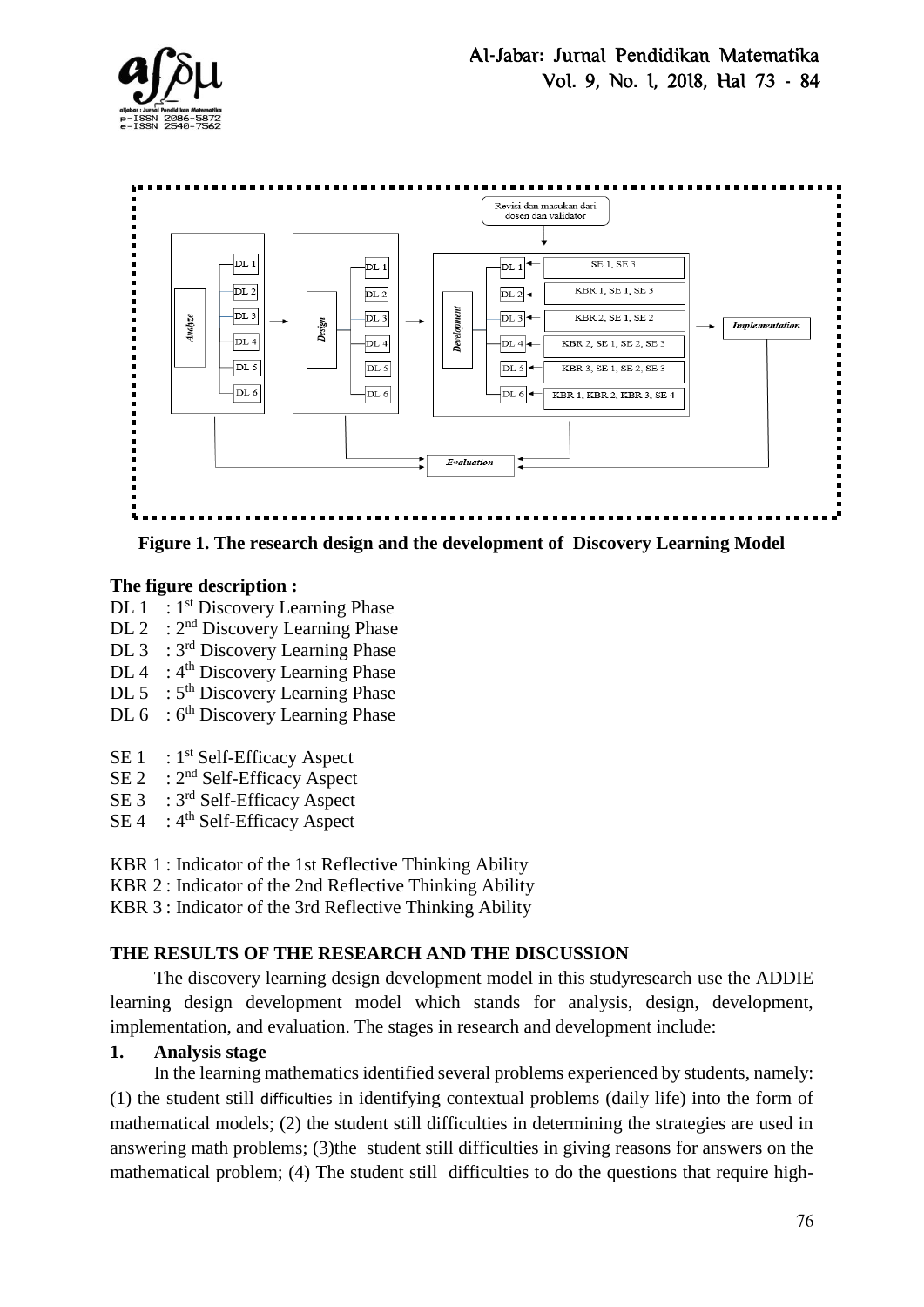

level thinking skills. Some of the problems are faced by the students that are related to reflective thinking skills and student self-efficacy. The Problems experienced by students in learning mathematics have an impact on not optimal learning outcomes are obtained by students. Whereas in the school learning already use discovery learning models actively in accordance with the 2013 curriculum scientific approach, but its learning has not been effective enough to foster and maximize the ability of the reflective thinking and student self-efficacy.

# **2. Design Stage**

After doing the analysis are known some problems , it is necessary to design appropriate to develop the ability of reflective thinking and self-efficacy of students through discovery learning models. It is necessary to add indicators of the ability of reflective thinking and aspects of self-efficacy of students in the stages of discovery learning models, which include: (1) in the first stage of stimulation was added to the self-efficacy aspect, (2) the second stage was performance achievement and self-efficacy aspects, (3) the third stage was verbal persuasion. But in the second stage problem identification was added with an indicator of the ability to reflect reflective; (1) first, namely reacting, self-efficacy aspects, (2) second, the performance achievement and self-efficacy aspect,(3) verbal persuasion. After that in the third stage of data collection (data collection) added reflective thinking ability indicators include; (1) the first, comparing, self-efficacy aspects, (2) The second, achievement of performance and aspects of self-efficacy, (3) The third, the experience of others. In the fourth stage of data processing (data processing) added reflective thinking ability indicators include; (1)the first, comparing, selfefficacy aspects, (2) the second, achievement of performance, aspects of self-efficacy, (3) the third, the experience of others, and aspects of self-efficacy, (4) the fourth, verbal persuasion. In the fifth stage of verification (verification) added a reflective thinking ability indicator includes; (1) the first, contemplating, self-efficacy aspects, (2) the second, achievement of performance, aspects of self-efficacy, (3) the third, the experience of others, and aspects of self-efficacy, (4)the fourth, verbal persuasion. In the sixth stage generalization for the test phase is added to the reflective thinking ability indicator including;  $(1)$  the first is reacting,  $(2)$ indicator of the second ability of reflective thinking is comparing, (3) indicators of the ability of the third reflective thinking is contemplating, (4) for the self-reflection stage, the selfefficacy aspect is a psychological index.

# **3. Development stages**

After doing the design, it can be done development based on the discovery learning model step. There are 6 phases of discovery learning model that must be passed, while for self-efficacy aspects there are 4 phases with 3 reflective thinking ability indicators.

# **4. Implementation Stages**

The implementation phase of discovery learning models to develop students' reflective thinking skills and self-efficacy are: (1) stimulation, the teacher gives the questions about the subject matter that has been studied by students relating to the material ; (2) problem statement, identifying problems by reacting using personal understanding. At the problem identification stage, the students identify problems by linking knowledge previously learned by students that relates to the material being studied by students; (3) the data collection, data collection begins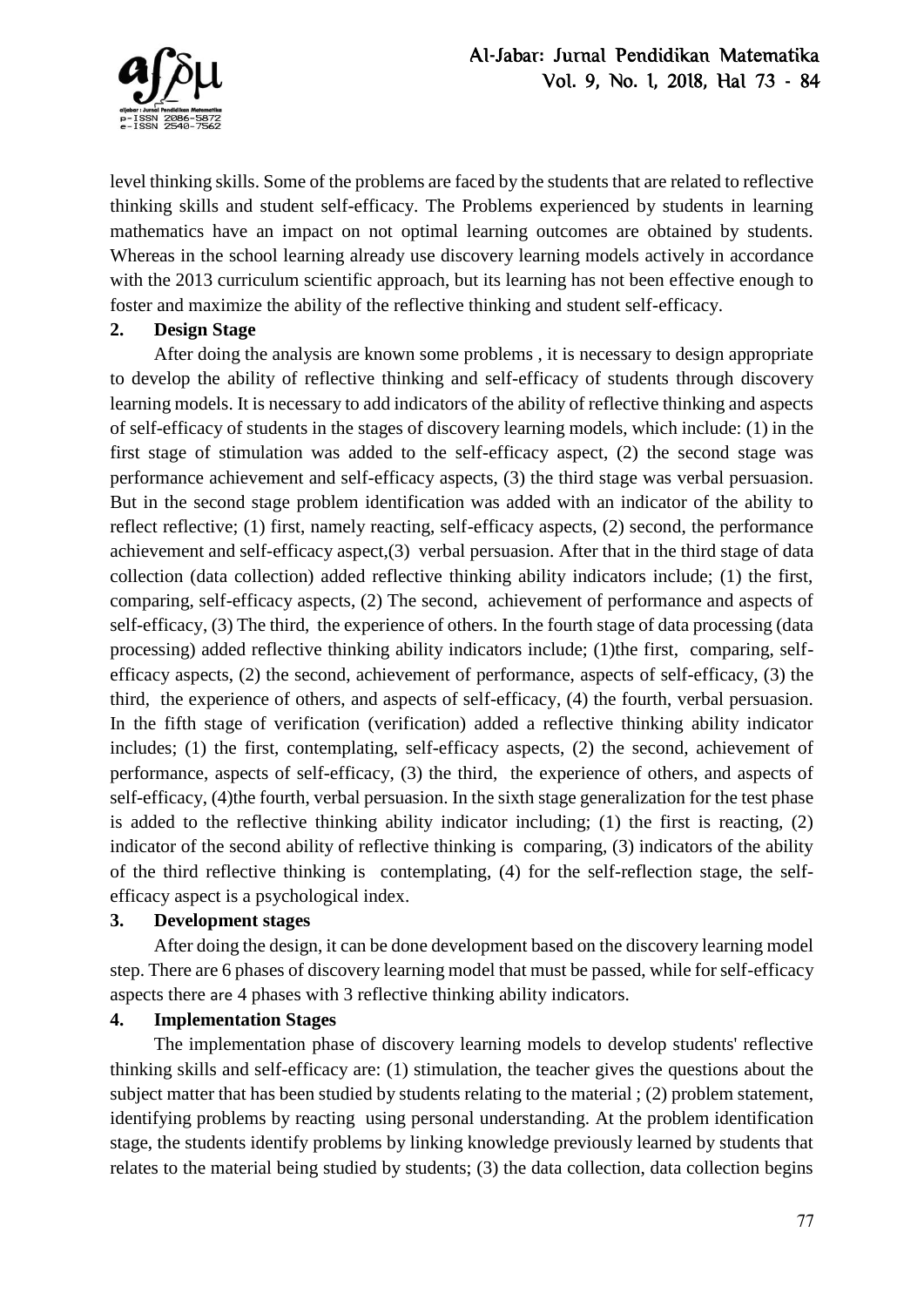

by utilizing the knowledge that has been owned by students previsously and then searching literature and observing objects; (4) the data processing, data processing by analyzing and clarifying data that has been obtained at the data collection stage. Data processing using knowledge possessed by previous students. The data processing also uses individual experience in groups, the teacher helps students by giving feedback; (5) verification, proof by informing answers and reconstructing situations or problems; (6) generalization, the generalization stage is carried out by drawing conclusions with the knowledge that has been obtained by students, then a test is conducted to test students' reflective thinking skills and self-reflection to know the students' understanding in strengths and weaknesses and if there is a failure to find out where students fail

# **5. Evaluation Stages**

The evaluation is carried out to determine whether the development achieved is in appropriate with the objectives. the evaluation at ADDIE stage is carried out by the researcher with guidance from the supervisor, then produces a product in the form of discovery learning oriented towards the ability to think reflective and self-efficacy of students.

The research was conducted to determine the effectiveness of the results towards the development of discovery learning models on the ability of reflective thinking and student selfefficacy. The results of the ability of students' initial reflective thinking were obtained from the results of the pretest scores conducted at the beginning of the meeting before learning was carried out. The recapitulation of the results of the pretest scores on students' initial reflective thinking skills is presented in Table 1.

| Tabel 1: The Data on the Ability of Diagents' Initial Kenecuve Thinking |             |         |           |            |             |  |  |  |  |
|-------------------------------------------------------------------------|-------------|---------|-----------|------------|-------------|--|--|--|--|
| The Research                                                            | Amount of   | The     | Standard  | The Lowest | The Highest |  |  |  |  |
| Group                                                                   | the student | Average | Deviation | Value      | Value       |  |  |  |  |
| <b>PDL</b>                                                              | 35          | 28,155  | 12,965    | 8,330      | 54,170      |  |  |  |  |
| DL                                                                      | 35          | 29,644  | 10,405    | 8,330      | 50,000      |  |  |  |  |
| Ideal Maximum Score $= 100$                                             |             |         |           |            |             |  |  |  |  |

**Tabel 1. The Data on the Ability of Students' Initial Reflective Thinking**

#### **Description:**

- PDL = Discovery Learning Development
- $DL = Discovery$  Learning
- $Min = Minimum Value$
- $Max = Maksimum Value$
- $\bar{x}$  = Average
- $s = Standard Divination$

In the table 1, it can be seen that the average score of the initial reflective thinking ability of PDL class students is lower than the DL class students. The standard deviation in the DL class is lower than the PDL class. This shows that the distribution of scores on the ability to think reflective early in PDL class students is more heterogeneous than DL class students. The minimum score obtained by students in the PDL class is the same as the minimum score obtained by students in the DL class. While the maximum score obtained by students in the PDL class is lower than the DL class students. The final reflective thinking ability data was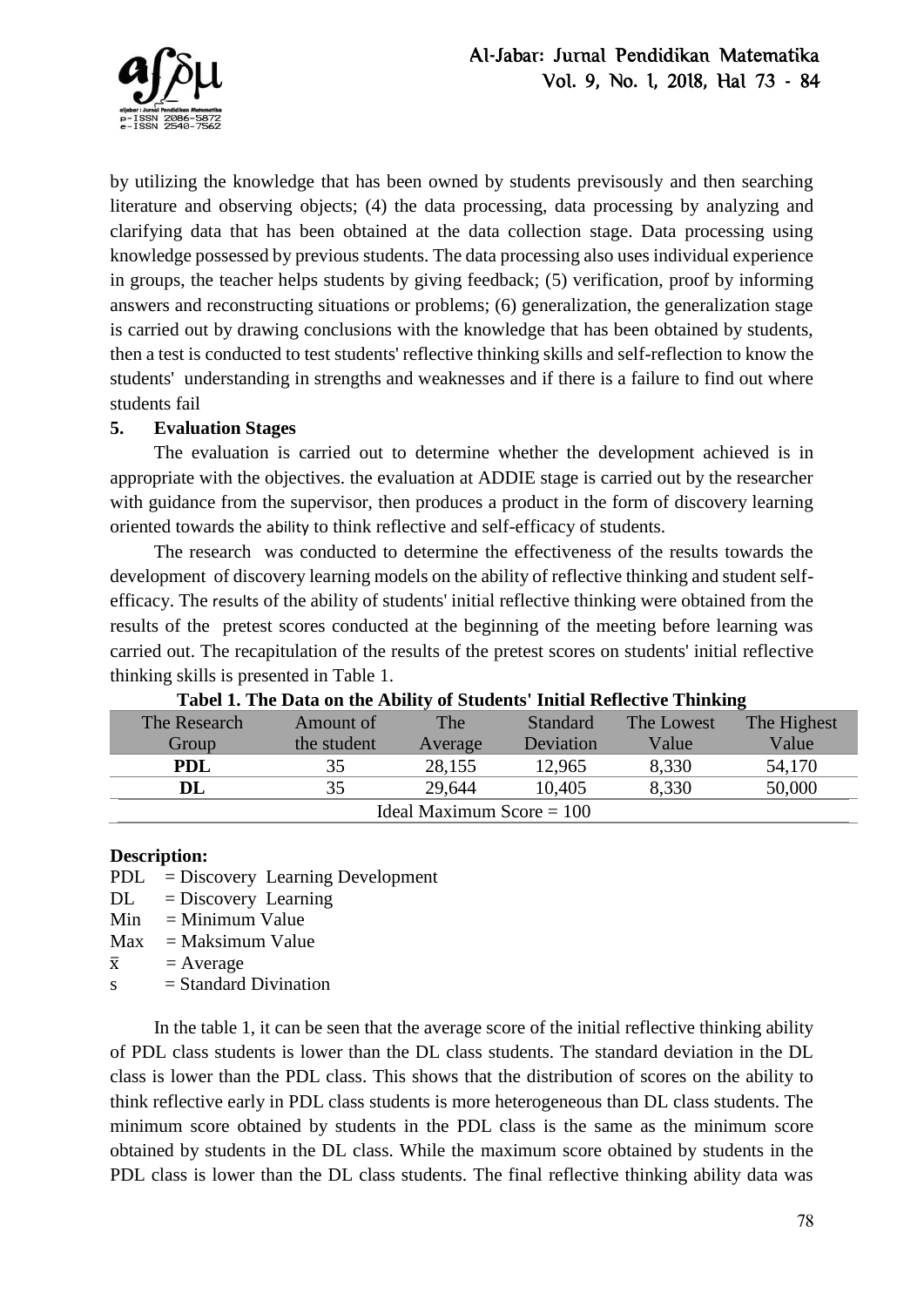

obtained from the posttest results that is conducted after the learning was done. The recapitulation of the results of the posttest score on the final mathematical reflective thinking ability is presented in Table 2.

| Tabel 2. The data on Students' Final Reflective Thinking Ability |           |         |                 |            |             |  |  |
|------------------------------------------------------------------|-----------|---------|-----------------|------------|-------------|--|--|
| Group                                                            | Amount of | Average | <b>Standard</b> | The lowest | The Highest |  |  |
| Research                                                         | Student   |         | Divination      | Value      | Value       |  |  |
| <b>PDL</b>                                                       | 35        | 83,571  | 5,931           | 72.917     | 97.917      |  |  |
| DL                                                               | 35        | 75.477  | 7,796           | 54,167     | 87,500      |  |  |
| Ideal Maximum Score $= 100$                                      |           |         |                 |            |             |  |  |

# **Tabel 2. The data on Students' Final Reflective Thinking Ability**

#### **Description:**

- PDL = Discovery Learning Development
- $DL = Discovery$  Learning
- $Min = Minimum Value$
- $Max = Maximum Value$
- $\bar{x}$  = Average
- $s = Standard Divination$

In Table 2, it can be seen that the average score of students' ability on thinking reflective in the PDL class is higher than the DL class. The highest score in the PDL class was higher than the highest score in the DL class and the lowest score in the PDL class was higher than the lowest score of the DL class. The standard deviation of the PDL class is lower than the standard deviation of the DL class. This shows that the distribution of scores of students' ability in thinking reflective in the DL class is more heterogeneous than the PDL class. After the pretest and posttest were obtained the initial score and final score data were then processed to get the data gain of reflective thinking ability and student self-efficacy. Data recapitulation of the ability of students to reflect reflective thinking following the PDL model and DL learning is presented in Table 3.

| N <sub>o</sub>              | Class | Value    |    | Xmin  | <b>Xmaks</b> |       | N-gain Average |
|-----------------------------|-------|----------|----|-------|--------------|-------|----------------|
|                             | PDL   | Pretest  | 35 | 8,33  | 54,17        | 28,15 | 0,77           |
|                             |       | Posttest |    | 72,91 | 97,91        | 83,57 |                |
|                             | ЭL    | Pretest  | 35 | 8,33  | 50,00        | 29,64 | 0,65           |
|                             |       | Posttest |    | 54,16 | 87,50        | 75.47 |                |
| Ideal Maximum Score $= 100$ |       |          |    |       |              |       |                |

**Tabel 3. The Gain data of Students' Reflective Thinking Ability**

Description:

PDL = Discovery Learning Development

- $DL = Discovery$  Learning
- $Min = Minimum Value$
- $Max = Maximum Value$
- $\bar{x}$  = Average
- $s = Standard Divination$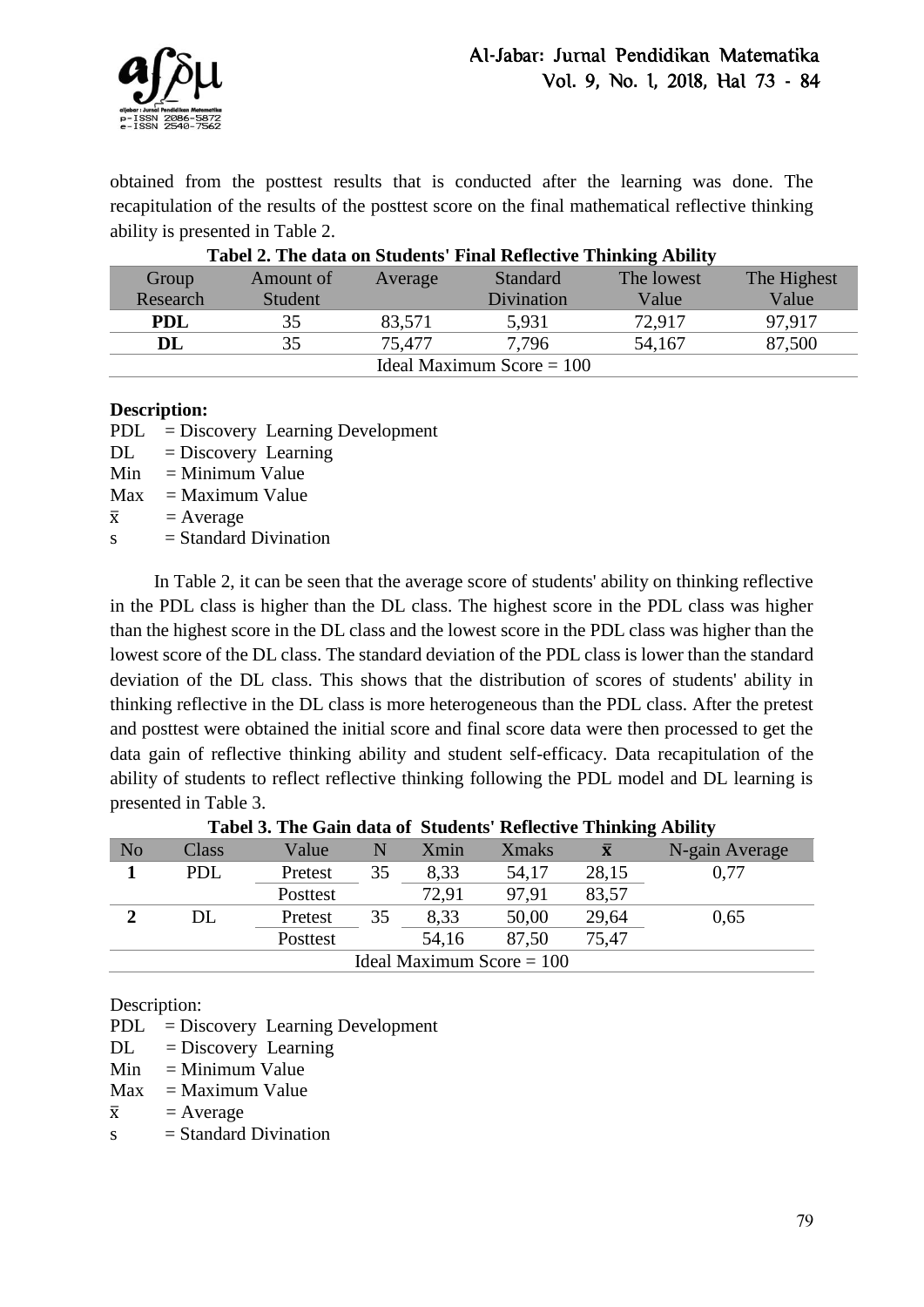

In Table 3, it can be seen that the average gain index of reflective thinking students that use the development of discovery learning is higher than the average gain index of reflective thinking students that use the discovery learning. Based on Table 3 the average gain index of the experimental class is 0.77, this means that the improvement of students' reflective thinking skills using the development of discovery learning is included in the improvement with high criteria. While the improvement of students' reflective thinking ability using discovery learning is included in the improvement with the medium criteria with the average gain index of the control class that is equal to 0.65. The Primary data of the students' self-efficacy were obtained from the scale scores conducted at the beginning of the meeting before learning was conducted. The recapitulation of The Primary Dataof the scale scores result of students' self-efficacy is presented in Table 4.

| Tuber with Finnary Dura of Ben emergy Brudenc |           |         |                 |            |    |  |  |  |
|-----------------------------------------------|-----------|---------|-----------------|------------|----|--|--|--|
| <b>Group Research</b>                         | Amount of | Average | <b>Standard</b> | The Lowest |    |  |  |  |
|                                               | Student   |         | Divination      | Value      |    |  |  |  |
| <b>PDL</b>                                    | 35        | 80,486  | 7.278           | 68         | 96 |  |  |  |
| DL                                            | 35        | 81.629  | 6.778           | 66         |    |  |  |  |
| Ideal Maximum Score $= 100$                   |           |         |                 |            |    |  |  |  |

# **Tabel 4.The Primary Data of Self-efficacy Student**

Description:

PDL = Discovery Learning Development

 $DL = Discovery$  Learning

 $Min = Minimum Value$ 

 $Max = Maximum Value$ 

 $\bar{x}$  = Average

 $s = Standard Divination$ 

 Based on Table 4 it can be seen that the Primary average self-efficacy score of students in PDL class is lower than the DL class. The standard deviation of The primary students' selfefficacy data in the PDL class is higher than the DL class. This shows that the distribution of The primary students' self-efficacy scores in the PDL class is more heterogeneous than the DL class. The final student self-efficacy data in the PDL class and DL class were obtained from the score of the self-efficacy scale carried out at the end of the meeting. The recapitulation of the final student self-efficacy scale scores is presented in Table 5.

| Tabel 5. The Final Data of Self-Efficacy Student |           |         |                 |            |             |  |  |
|--------------------------------------------------|-----------|---------|-----------------|------------|-------------|--|--|
| Group                                            | Amount of | Average | <b>Standard</b> | The Lowest | The Highest |  |  |
| Research                                         | Student   |         | Divination      | Value      | Value       |  |  |
| PDL                                              | 35        | 111,486 | 3,128           | 104        | 119         |  |  |
| $\mathbf{DL}$                                    | 35        | 98,371  | 3,326           | 89         | 104         |  |  |
| Ideal Maximum Score $= 100$                      |           |         |                 |            |             |  |  |

# **Tabel 5. The Final Data of Self -Efficacy Student**

#### **Description:**

PDL = Discovery Learning Development

 $DL = Discovery$  Learning

 $Min = Minimum Value$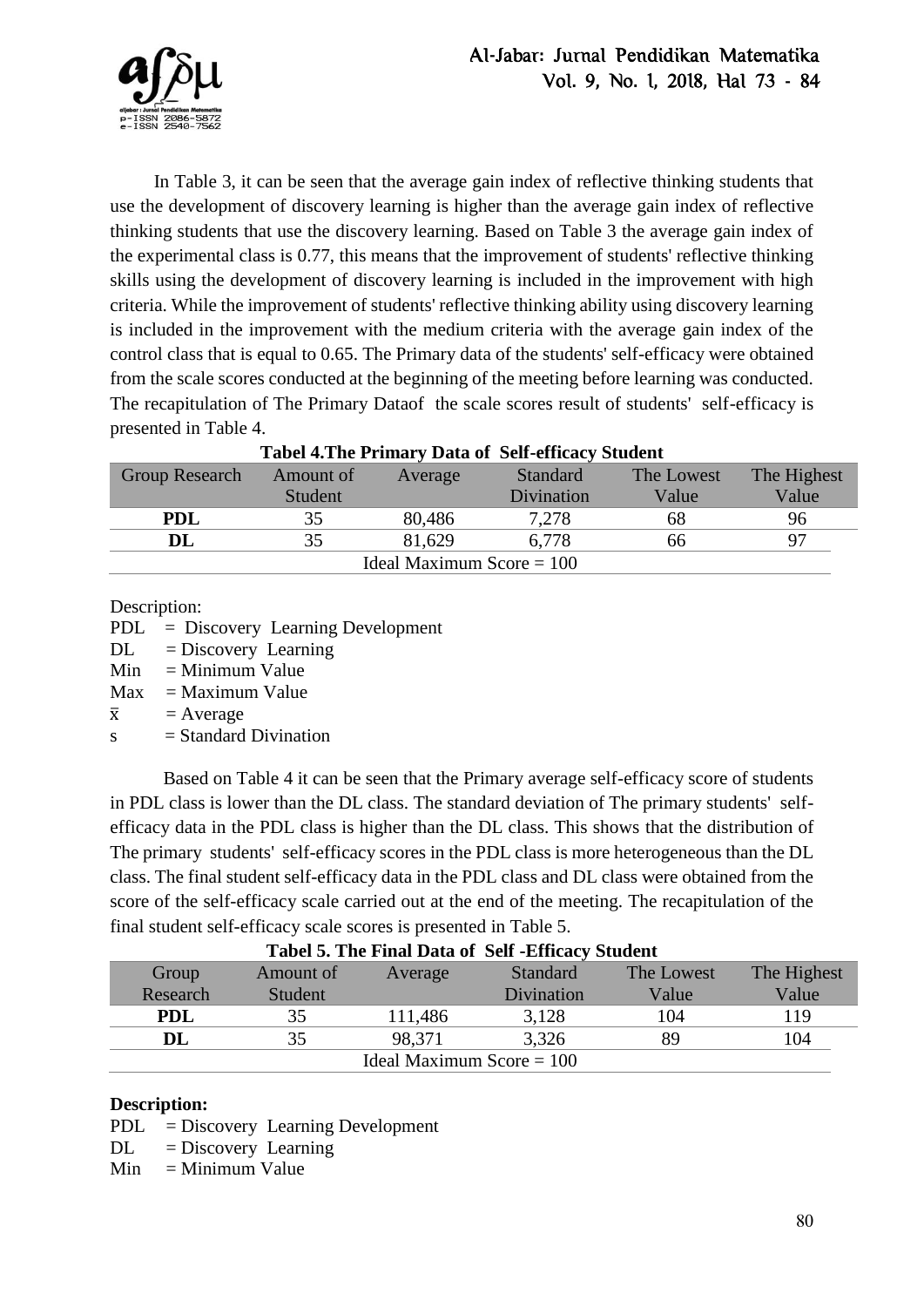

 $Max = Maximum Value$  $\bar{x}$  = Rata-Rata Average  $s = Standard Divination$ 

Table 5 Shows that The Final average Score of Self-efficiency Student in the PDL class is Higher than The DL Class. The Standard Divination of the Self-efficiency student final score is Lower than DL Class. The Standard Divination of The standard deviation of the students' final self-efficacy in the PDL class is lower than the DL class. This shows the final self-efficacy score of DL class students is more heterogeneous than PDL class. The recapitulation of data on gain self-efficacy of students participating in PDL and DL is presented in Table 6.

| <b>Tabel 0. The Data of Gamben-Emicacy Student</b> |       |          |    |      |               |        |                |  |
|----------------------------------------------------|-------|----------|----|------|---------------|--------|----------------|--|
| No                                                 | Class | Value    | N  | Xmin | <b>X</b> maks |        | N-gain Average |  |
|                                                    | PDL   | Pretest  | 35 | 68   | 96            | 80,48  | 0,52           |  |
|                                                    |       | Posttest |    | 104  | 119           | 111,48 |                |  |
|                                                    | DL    | Pretest  | 35 | 66   | 97            | 81,62  | 0,28           |  |
|                                                    |       | Posttest |    | 89   | 104           | 98,37  |                |  |
| Ideal Maximum Score= 140                           |       |          |    |      |               |        |                |  |
|                                                    |       |          |    |      |               |        |                |  |

# **Tabel 6. The Data of GainSelf-Efficacy Student**

#### **Keterangan:**

PDL = Discovery Learning Development

- DL = Discovery Learning
- $Min = Minimum Value$
- $Max = Maximum Value$

 $\bar{x}$  = Average

 $s = Standard Divination$ 

Based on Table 6 shows that the average gain self-efficacy index of students who use the development of discovery learning is higher than the average gain self-efficacy index of students who use discovery learning. Based on Table 6 the average gain index for the experimental class is 0.52. This means that the increase in students 'self-efficacy ability using the development of discovery learning is included in the the medium criteria, while the increase in students' self-efficacy using discovery learning is included the low criterion with a mean gain class control index of 0.28.

This means that the design of discovery learning models is effective to develop the student reflective thinking skills and self-efficacy. The research and development that encourages to improve the quality of teaching and learning in the classroom. The implementation of the discovery learning model must be balanced with the teacher's ability. The existence of training for the teacher about discovery learning can improve the teacher ability to carry out classroom learning (Rahayu, 2016). The teacher ability strongly influences the quality of learning outcomes, therefore the teacher must be more ready in preparing the learning model strategy. Basically The students' thinking ability, especially the ability to think reflective has a relationship with the ability of self-efficacy so that students who have good reflective thinking ability will have high self-efficacy be able to solve mathematical problems in order to obtain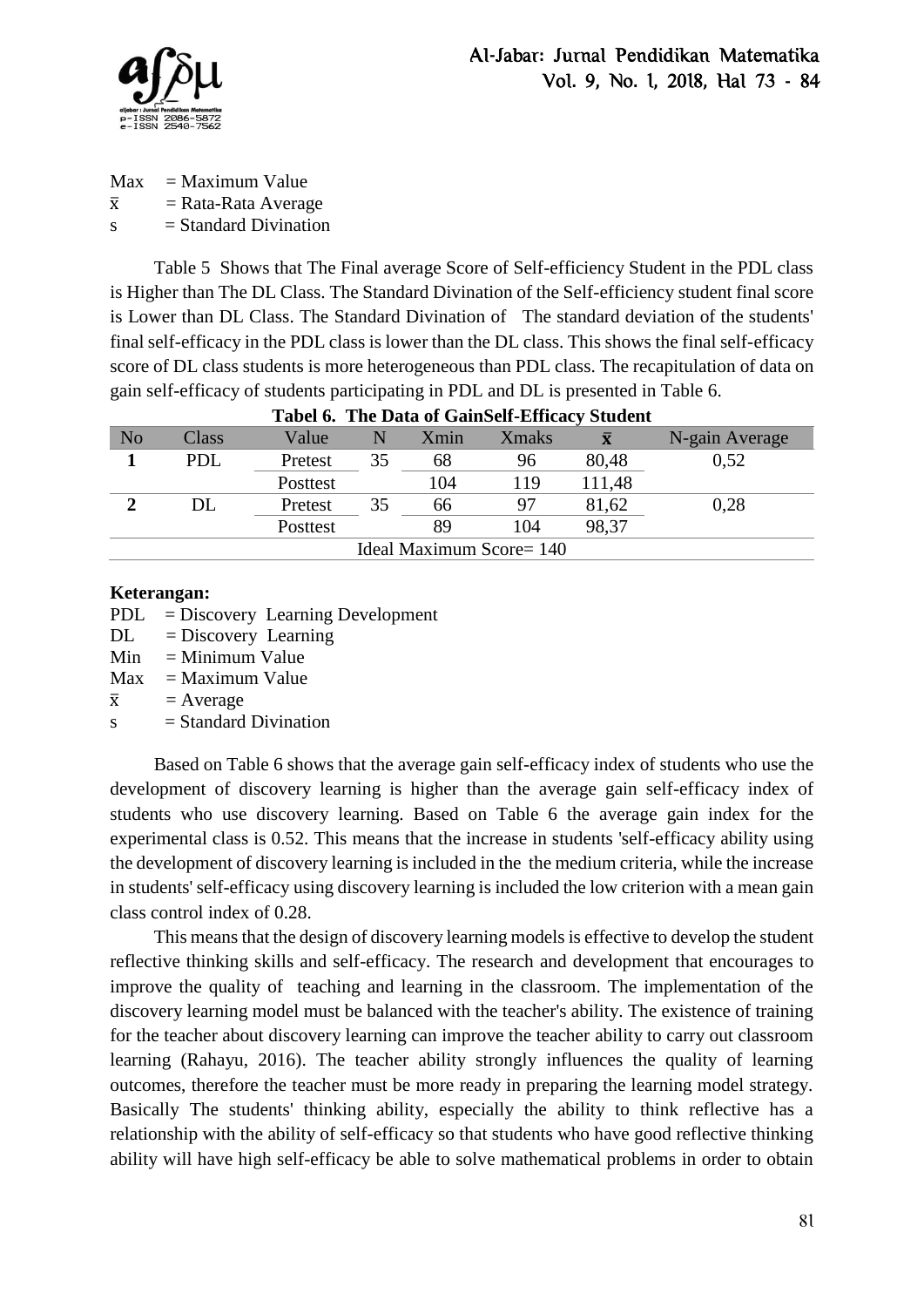

the appropriate results so that the student can be achieved the best quality of learning (Astutiningrum, 2016; Masri, 2018; Putra et.al., 2018).

# **CONCLUSION AND SUGGESTION**

As the results of the research and development that were carried out, it can be concluded that the design of discovery learning models is effective for developing students' reflective thinking skills and self-efficacy. Based on the conclusions above there are some suggestions including: for further research can look for other learning models that are more influential on the ability of reflective thinking and self-efficacy of students and try to use the similiar model or other learning models by looking for the other influences or adding a review research on students' knowledge, affective, and psychomotor abilities. Hopefully this research can be useful and be a source of reference to further research.

### **REFERENCES**

- Al Majid, I. (2015). Penerapan Pembelajaran Reflektif Dalam Upaya Meningkatkan Kemampuan Berpikir Kritis Pada Pembelajaran Sepak Bola Siswa Kelas XI IPA 1 SMA Negeri 1 Ungaran Kabupaten Semarang Tahun 2013/2014. *Journal of Physical Education, Sport, Health and Recreations , 4* (1), 1560-1566.
- Angkotasan, N. (2013). Model PBL dan Cooperative Learning Tipe TAI Ditinjau dari Aspek Kemampuan Berpikir Reflektif dan Pemecahan Masalah Matematis. *PYTHAGORAS: Jurnal Pendidikan Matematika , 8* (1), 92-100.
- Astutiningrum, D. E. (2016). Improving Parenting Self Efficacy after Caesarean Section through Counselling. *Jurnal Ners , 11* (1), 134-141.
- Baskara Putra, K. W. (2017). Pengembangan E-Modul Berbasis Model Pembelajaran Discovery Learning Pada Mata Pelajaran "Sistem Komputer" Untuk Siswa Kelas X Multimedia SMK Negeri 3 Singaraja. *Jurnal Pendidikan Teknologi dan Kejuruan , 14*  $(1), 40-49.$
- Ellianawati et al. (2014). Student's Achievement In Reflective Thinking Level Of Cognitive Apprenticeship Based Instruction Of Mathematical Physics 1 Remedial Program. *Jurnal Pendidikan Fisika Indonesia , 10* (2), 150-157.
- Fadriati. (2017). A Model of Discovery Learning Based Text Book of Character and Islamic Education : An Accuracy Analysis of Student Book in Elementary School. *Jurnal Ta'dib , 20* (2).
- Haryanti, F. d. (2016). Pengembangan Modul Matematika Berbasis Discovery Learning Berbantuan Flipbook Maker Untuk Meningkatkan Kemampuan Pemahaman Konsep Pada Materi Segitiga. *Jurnal Pendidikan Matematika , 1* (2), 147-161.
- Haryati, T. H. (2017). Analisis Kemampuan dan Disposisi Berpikir Reflektif Matematis Siswa Ditinjau Dari Gaya Belajar. *JPPM , 10* (2), 146-158.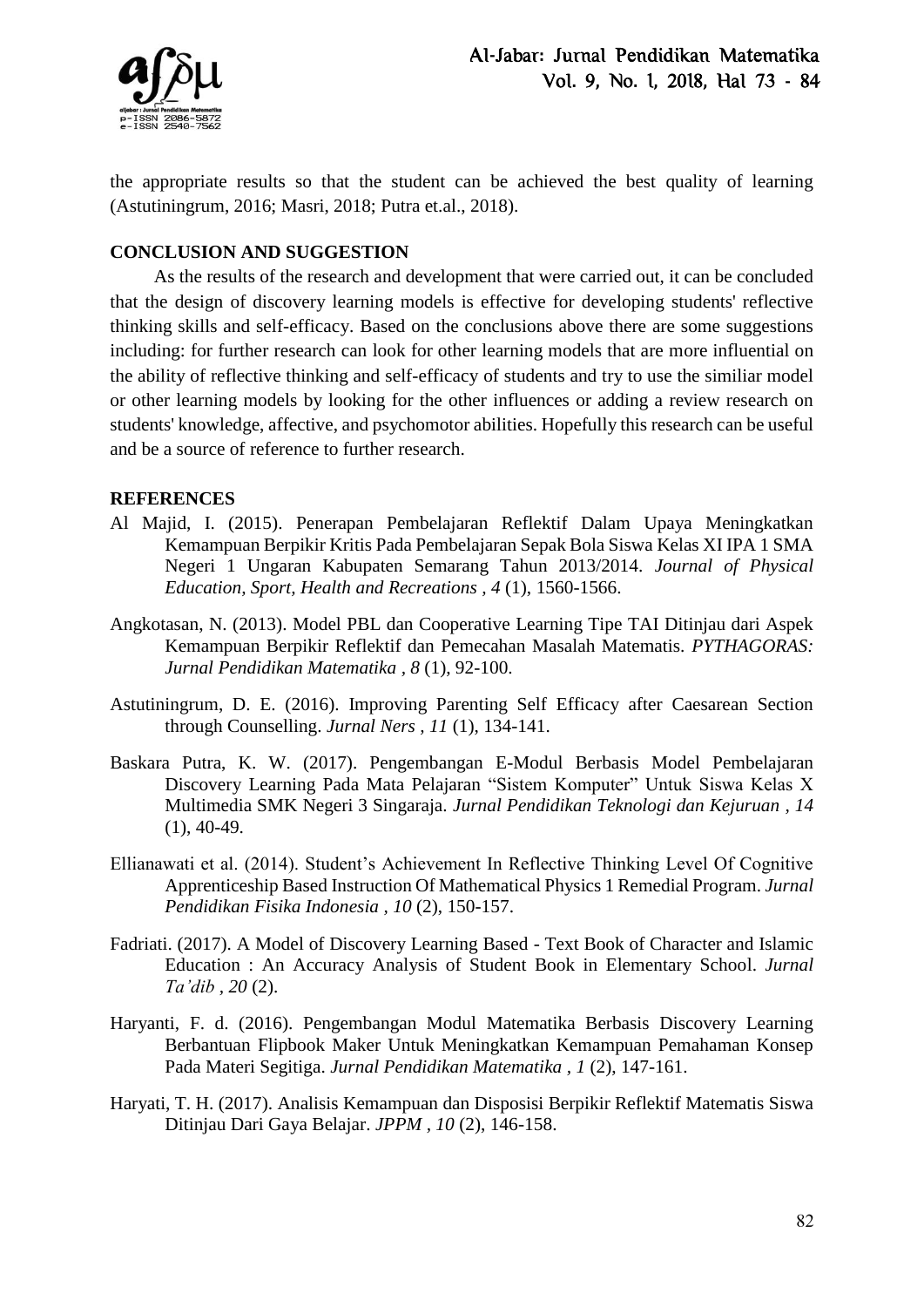

- Isfayani, E. R. (2018). Peningkatan Kemampuan Koneksi Matematis dan Self- Efficacy Siswa Melalui Model Pembelajaran Kooperatif Tipe Rotating Trio Exchange (RTE). *Jurnal Elemen , 4* (1), 80-92.
- Istikomah, H. d. (2013). Pengembangan Perangkat Pembelajaran Metode Discovery Learning Untuk Pemahaman SAINS Pada Anak TK B. *Journal of Primary Educational , 2* (2).
- Jalil, M. S. (2016). Pengembangan Pembelajaran Model Discovery Learning Berbantuan Tips Powerpoint Interaktif Pada Materi Interaksi Makhluk Hidup Dengan Lingkungan. *Jurnal Refleksi Edukatika , 6* (2), 130-137.
- Late, M. N. (2017). Peningkatan Pemahaman Konsep Tekanan Hidrostatis dan Hukum Archimides Siswa SMP Melalui Pembelajaran Discovery. *Jurnal Pendidikan: Teori, Penelitian, dan Pengembangan , 2* (9), 1215-1219.
- Masri, M. F. (2018). Pengaruh Metode Pembelajaran Berbasis Masalah Terhadap Self-Efficacy dan Kemampuan Pemecahan Masalah Matematis Ditinjau Dari Kemapuan Awal Matematika Siswa SMA. *JPPM , 11* (1), 116-126.
- Mentari, N. H. (2018). Analisis Kemampuan Berpikir Reflektif Siswa SMP Berdasarkan Gaya Belajar. *Jurnal Matematika dan Pendidikan Matematika , 2* (1), 69-98.
- Nindiasari, H. N. (2016). Pengembangan Bahan Ajar Untuk Meningkatkan Tahapan Kemampuan Berpikir Reflektif Matematis. *JPPM , 9* (1), 109-115.
- Noer, Sri Hastuti. 2010. *[Peningkatan Kemampuan Berpikir Kritis, Kreatif, dan Reflektif \(K2r\)](http://repository.upi.edu/8502/)  [Matematis Siswa SMP Melalui Pembelajaran Berbasis Masalah.](http://repository.upi.edu/8502/)* S3 *thesis*, Universitas Pendidikan Indonesia.
- Putra et.al. (2018). Kemampuan Mengidentifikasi Kecukupan Data Pada Masalah SPLDV dan Self-Efficacy Siswa MTs. *JNPM : Jurnal Nasional Pendidikan Matematika , 2* (1), 48- 61.
- Rahayu, S. B. (2016). Pengembangan Model Diklat Guru Sosiologi SMA Tentang Strategi Pembelajaran Discovery Inquiry Berbantuan CD Interaktif. *Jurnal Manajemen Pendidikan , 3* (1), 131-147.
- Rasyid, M. A. (2017). Profil Berpikir Reflektif Siswa SMP dalam Pemecahan Masalah Pecahan Ditinjau dari Perbedaan Gender. *KREANO: Jurnal Matematika Kreatif Inovatif , 8* (2), 171-181.
- Rosdiana, D. T. (2017). Pengaruh Penggunaan Model Discovery Learning TerhadapP Efektivitas dan Hasil Belajar Siswa. *Jurnal Pendidikan: Teori, Penelitian, dan Pengembangan , 2* (8), 1060-1064.
- Sani, B. (2016). Perbandingan Kemampuan Siswa Berpikir Reflektif dengan Siswa Berpikir Intuitif di Sekolah Menengah Atas. *Jurnal Pendidikan Matematika dan Sains , 4* (2), 63-76.